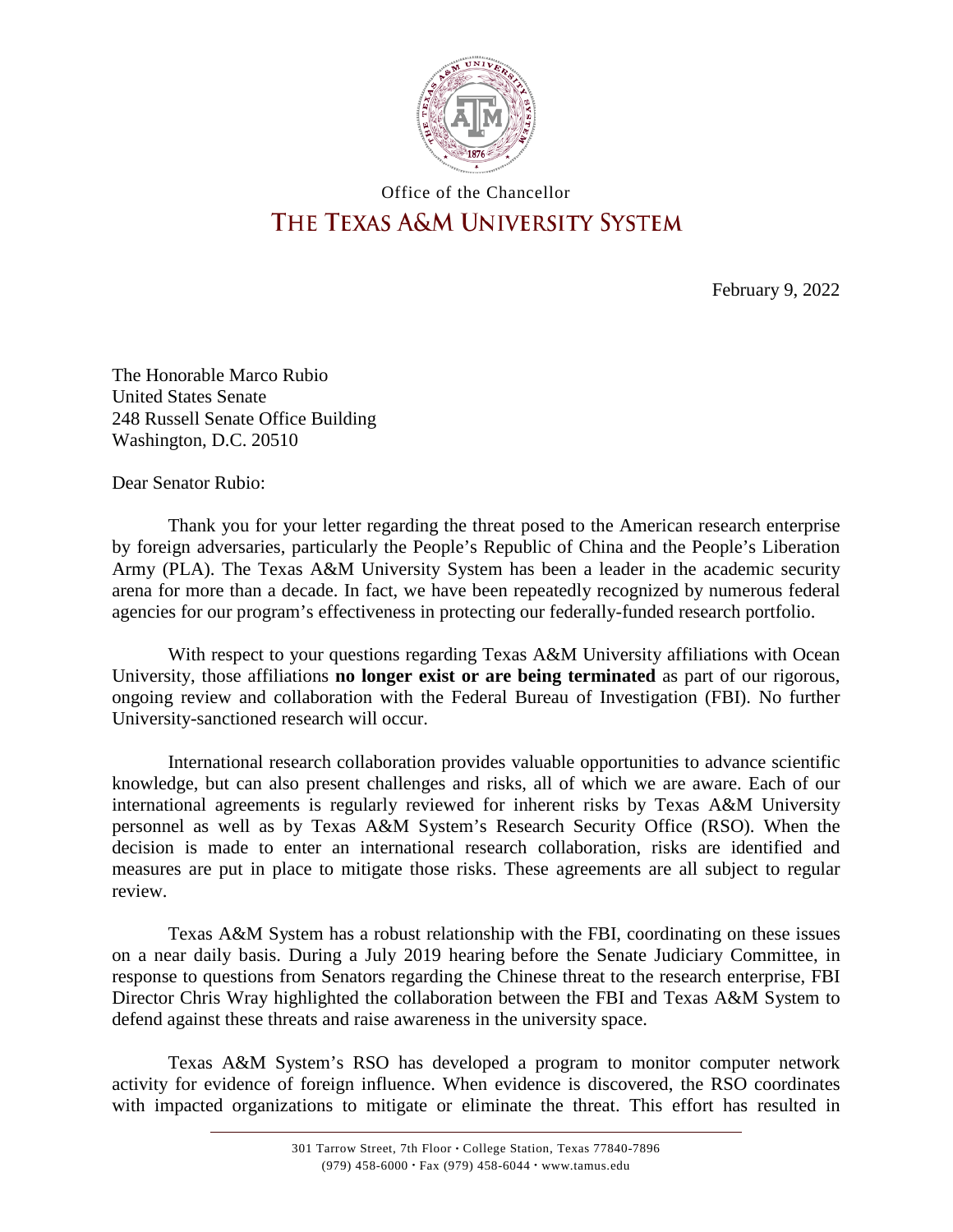The Honorable Marco Rubio February 9, 2022 Page 2

identification and mitigation/elimination of more than 200 instances of Foreign Talent Recruitment activity across Texas A&M System universities and state agencies. Processes and procedures for this program have been shared widely across academia.

Our Chief Research Security Officer, Dr. Kevin Gamache, and his team have also developed a robust vetting capability to ensure we are aware of and able to mitigate and threats presented by research collaborations. Coupled with updated conflict of interest and conflict of commitment policies, the RSO works with all leadership levels to address problematic collaborations and any failures to disclose foreign partnerships.

As you may know, The Texas A&M University System hosts the Academic Security and Counter Exploitation (ASCE) Program, which was established to tap the expertise of universities who have demonstrated excellence in academic security programs in an effort to help address the threat foreign adversaries pose to U.S. academic institutions. ASCE works closely with U.S. universities, higher education associations, and our federal partners. FBI Deputy Director David Bowdich identified ASCE as one of the FBI's most important partners, stating, "Texas A&M took a leadership role in the academic community after seeing firsthand what the Chinese government is capable of. ASCE is serving as a rallying point for research security, and Kevin Gamache, in particular, has been leading the charge."

As we are sure you will agree, success of the academic security and counter exploitation effort depends on close collaboration between academia and federal government partners. To that end, ASCE will be hosting its sixth annual seminar from March 1-3, 2022 at Texas A&M University Hotel and Conference Center in College Station. This seminar brings together experts from federal research agencies, law enforcement, and intelligence services, academia, and the private sector to ensure the openness and transparency of the U.S. research enterprise, and examine, promote awareness of, and counter the threat posed by foreign influence and theft of academic research.

 As a member of the National Industrial Security Program, Texas A&M was recognized with the Colonel James S. Cogswell Award for Industrial Security Excellence by the Defense and Counterintelligence Security Agency (DCSA, then the Defense Security Service) in 2015 and 2020 – only 60 of more than 12,000 cleared defense contractors received this recognition. In 2017, Texas A&M System was one of only two cleared defense contractors from amongst more than 12,000 recognized by DCSA with the Award for Excellence in Counterintelligence. Texas A&M System was the recipient of this award again in 2019. No other academic institution has received this recognition twice.

Recently, Dr. Gamache hosted Republican staff from the Senate Select Committee on Intelligence (SSCI) in College Station to brief them on our capabilities. Dr. Gamache will be in Washington, D.C. next week at the invitation of the SSCI staff to provide a follow up briefing on our research security program. He would welcome the opportunity to discuss our programs with you in person. As the research security threats evolve, we will continue to adapt our research security program to address them. Texas A&M University and The Texas A&M University System remain committed to maintaining this high-level excellence in our research security efforts in the future. We trust this information is responsive to your request.